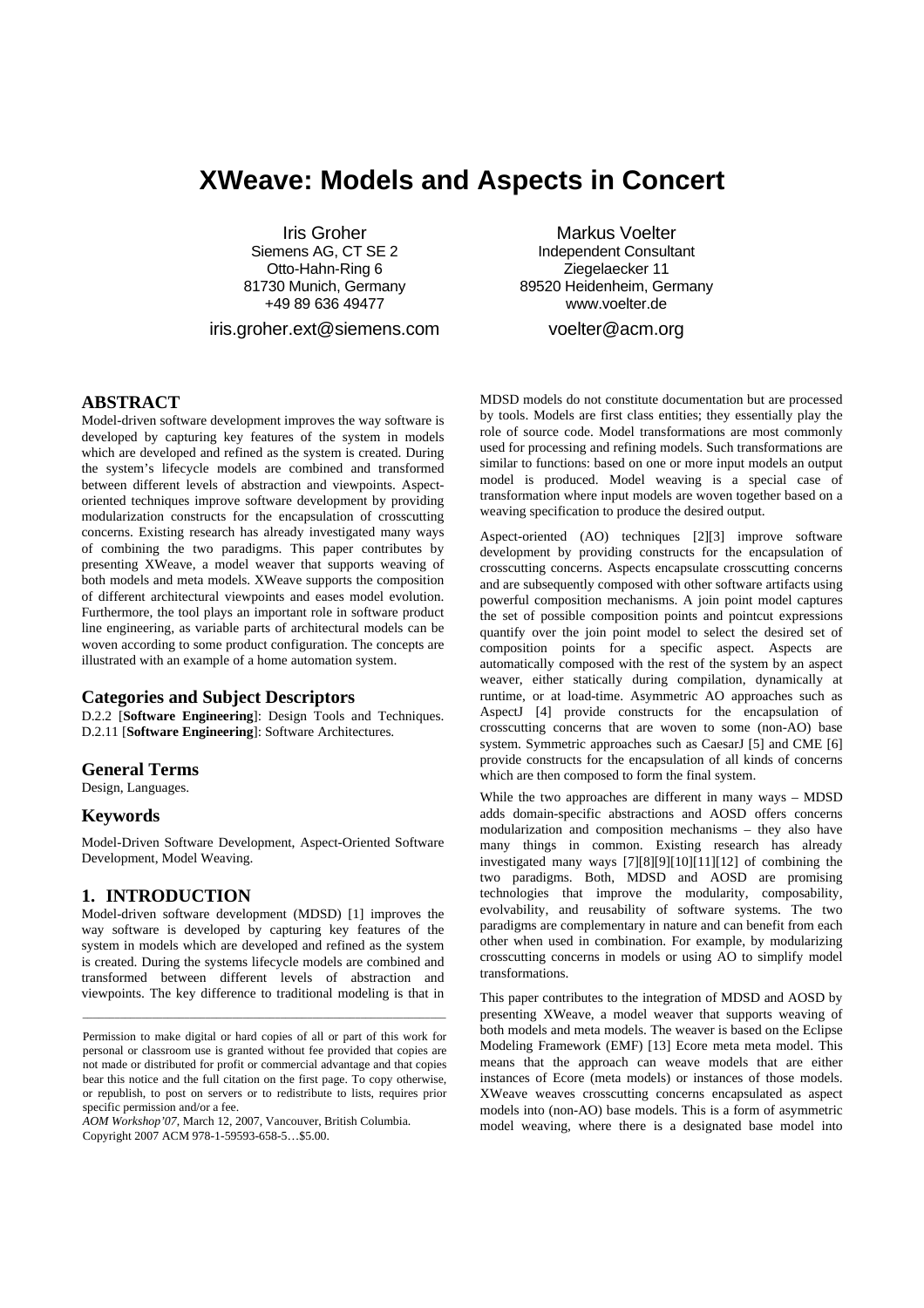which a number of aspect models are woven (as opposed to symmetric weaving, where there is no designated base model). Weaving is done based on matching names of elements in the aspect and the base model. Additionally, pointcuts based on the openArchitectureWare (oAW) expression language [14] can be defined to select sets of model elements as join points. The oAW expression language is a statically typed language based on OCL. It is part of the oAW framework [15], a framework for building MDSD tools.

The concepts introduced in this paper are illustrated with an example of a home automation system, called Smart Home. Smart Home networks the devices installed in a house and allows inhabitants to monitor and control their status. Devices can even coordinate their behavior to fulfill complex tasks without human intervention. The example is based on real system requirements from Siemens AG and demonstrates the benefits of automated model weaving of both homogeneous and heterogeneous aspects [16] at meta model as well as at model level.

The remainder of the paper is organized as follows: Section 2 introduces our view on the relationship between MDSD and AOSD. Section 3 demonstrates the home automation example. The concepts and capabilities of XWeave are motivated, described and evaluated in Section 4. Related work is discussed in Section 5. Section 6 summarizes the paper and provides an outlook on future work.

## **2. MODELS AND ASPECTS**

In MDSD systems are continuously described in terms of models that are subsequently developed and refined. Models do not only constitute documentation but are first class entities that are processed by tools. Every model conforms to a meta model. The meta model defines the vocabulary and grammar that can be used to build the model. Hence, models are instances of their respective meta models. A meta model also has a meta model which is called the meta meta model. There are different meta meta model formalisms such as MOF [17] or Ecore [13]. Figure 1 shows two examples of the various (meta) models for MOF and Ecore.



#### **Figure 1: Meta Levels**

Models are combined and transformed between different levels of abstraction and viewpoints during the systems lifecycle. Usually, model transformations are used for processing and refining models. During a model transformation an output model is produced based on one or more input models. The input models are not changed during a model transformation. Model modification and model weaving are special kinds of transformations. Model modification is about changing the input

model(s) in order to produce the desired output. Model weaving is about taking a base model as well as one or more aspect models and weaving them together in a user controllable way.

Extensive research has been conducted in combining MDSD and AOSD as they have many things in common  $[7][8][9][10][11][12]$ . There are many ways that these emerging paradigms may be integrated to achieve the complementary benefits of both AOSD and MDSD:

- Aspect-oriented modeling [9][10] aims at providing means for expressing aspects and their crosscutting relationships at modeling level.
- Model weaving [21] assists in the composition of different separated models into a consistent whole.
- AO templates [14] can be used when implementing a code generator. Aspect templates advice the standard code generation templates with code that is specific to some crosscutting concern.
- AO-like introductions [14] allow the contribution of additional properties to meta classes that implement a specific meta model.
- It is even possible to integrate an AOP language [4][5] into the MDSD infrastructure. Specifically, a number of pre-built advice can be defined as part of the platform and pointcuts are generated based on specifications in the model. The AOP language's standard weaver then integrates the aspects with the generated code.

## **3. HOME AUTOMATION EXAMPLE**

The example we use to illustrate our approach is a home automation system (see also [18]), called *Smart Home*. In homes you typically find a wide range of electrical and electronic devices such as lights, thermostats, electric blinds, fire and smoke detection sensors, white goods such as washing machines, entertainment equipment such as TVs and communication devices such as phones. Smart Home connects those devices and enables inhabitants of a home to monitor and control the status of devices from a common user interface. The home network also allows the devices to coordinate their behavior in order to fulfill complex tasks without human intervention.

Sensors are devices that measure physical values of their environment and make them available to Smart Home. Controllers activate devices whose state can be monitored and changed. All installed devices are part of the Smart Home network. The status of devices can either be changed by inhabitants operating on the user interface or by Smart Home using predefined event plans. Event plans let the system act autonomously in case of certain events. For example in case of fire and smoke detection windows get closed automatically and the fire brigade is called.

Figure 2 shows a simplified meta model of Smart Home. A house contains floors and floors contain rooms. In a room, different devices are installed and every device is controlled by a controller. Rooms also contain sensors.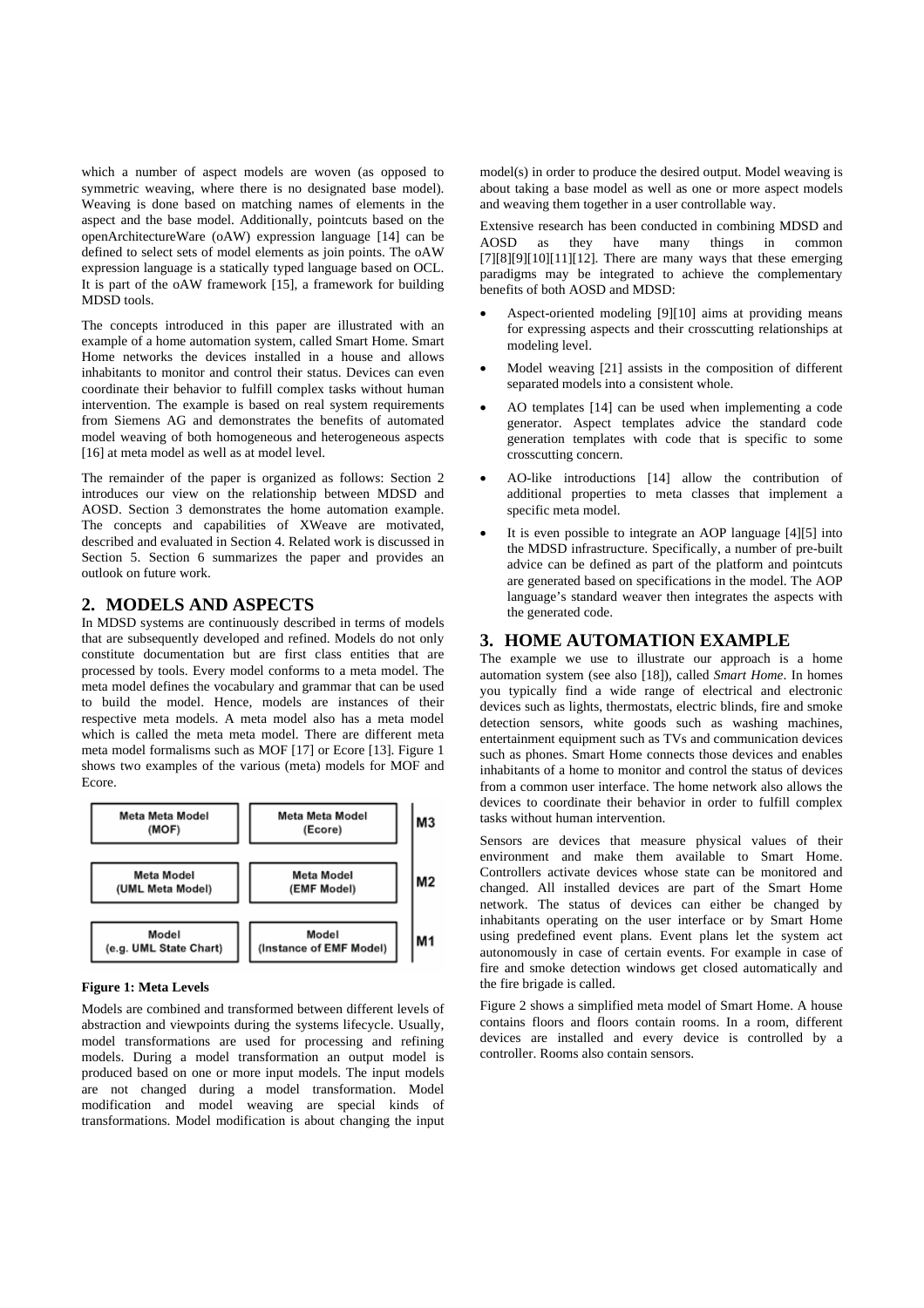

#### **Figure 2: Smart Home Meta Model**

Figure 3 shows an instance of the Smart Home meta model, i.e. a concrete home automation system. The example house only contains one floor where only one room is located. The bedroom contains one light sensor and one light device which is controlled by a light controller.



#### **Figure 3: Smart Home Model**

Various types of houses and different customer demands drive the need for different kinds of home automation systems. This kind of variability and the evolution of models over time require models to change often and quickly. The next section will show how variability within models and model evolution can be handled in an elegant way using our XWeave approach.

# **4. XWEAVE**

## **4.1 The Purpose of Model Weaving**

### *4.1.1 Model Evolution*

One important application of model weaving is model evolution, the change of models over time, which can be handled easier using a model weaving approach. Changes can be localized in aspects which eases traceability and change management.

#### *4.1.2 Product Line Engineering*

Model weaving is also an important issue in software product line engineering (PLE). Product lines take advantage of the commonality within a portfolio of similar products [18]. Products usually differ by the set of features they include in order to fulfill customer requirements. Products that are part of a product line typically have a common architecture with well-defined differences among them. In PLE, these differences are formally captured, for example using feature models. In the case where MDSD is used as an implementation technique for PLE, the commonalities and variabilties between the models need to be managed. Here, model weaving can help by capturing variable parts of models in aspect models, and weaving them into a given minimal core. The core then only contains elements common to all products; the optional parts are automatically added when

needed. A clear separation of optional model parts improves traceability of variability. For software product lines it is essential to know the relationship between features and the derived architectural models. The effects of variability and especially new variability brought by evolution cannot be easily modeled and managed. A model weaving approach allows the clear separation of optional parts of the model from core parts.

This approach allows variant management on model level. In PLE, two forms of variability are known: negative and positive variability. Negative variability is about removing optional parts from a given structure, whereas positive variability is about adding optional parts to a given core. Figure 4 illustrates the difference between negative and positive variability.



#### **Figure 4: Negative vs. Positive Variability**

An existing approach [19] combines variant specification in feature models with negative variability mechanisms in models. The basis is a complete model with all possible features included. Optional elements are associated with features in the feature model. A model element is then only present in a model if the feature it is associated with is selected in the respective configuration. By unselecting features in the feature model, the original model is "cut down" to a model that is specific to one concrete variant. This approach has the drawback that one has to start by modeling the overall, large model.

Model weaving supports positive variability within models. Based on whether a feature is selected in the variant specification, a certain model aspect is woven or not.

### *4.1.3 Architectural Viewpoints*

Another important application of model weaving is the combination of different architectural viewpoints. When creating the final system the different viewpoint models have to be combined into a consistent whole. Using a model weaving approach different viewpoints can be modeled in separation and later composed to form the final system.

## **4.2 Concepts and Capabilities of XWeave**

XWeave is a model weaver based on EMF's Ecore meta meta model [13]. This means that the tool can weave models that are either instances of Ecore (these are called meta models) or instances of those models (we call these models). Ecore is Eclipse EMF's implementation of the Essential MOF (EMOF), a simplified version of the original OMG MOF [17] standard. We have selected Ecore as the meta meta modelling formalism because it integrates with a large number of tools such as Eclipse GMF [20] for graphical modelling and oAW [15] for model-tomodel transformations and code generation. Figure 5 (highlighted part) shows the relevant core of the Ecore meta meta model.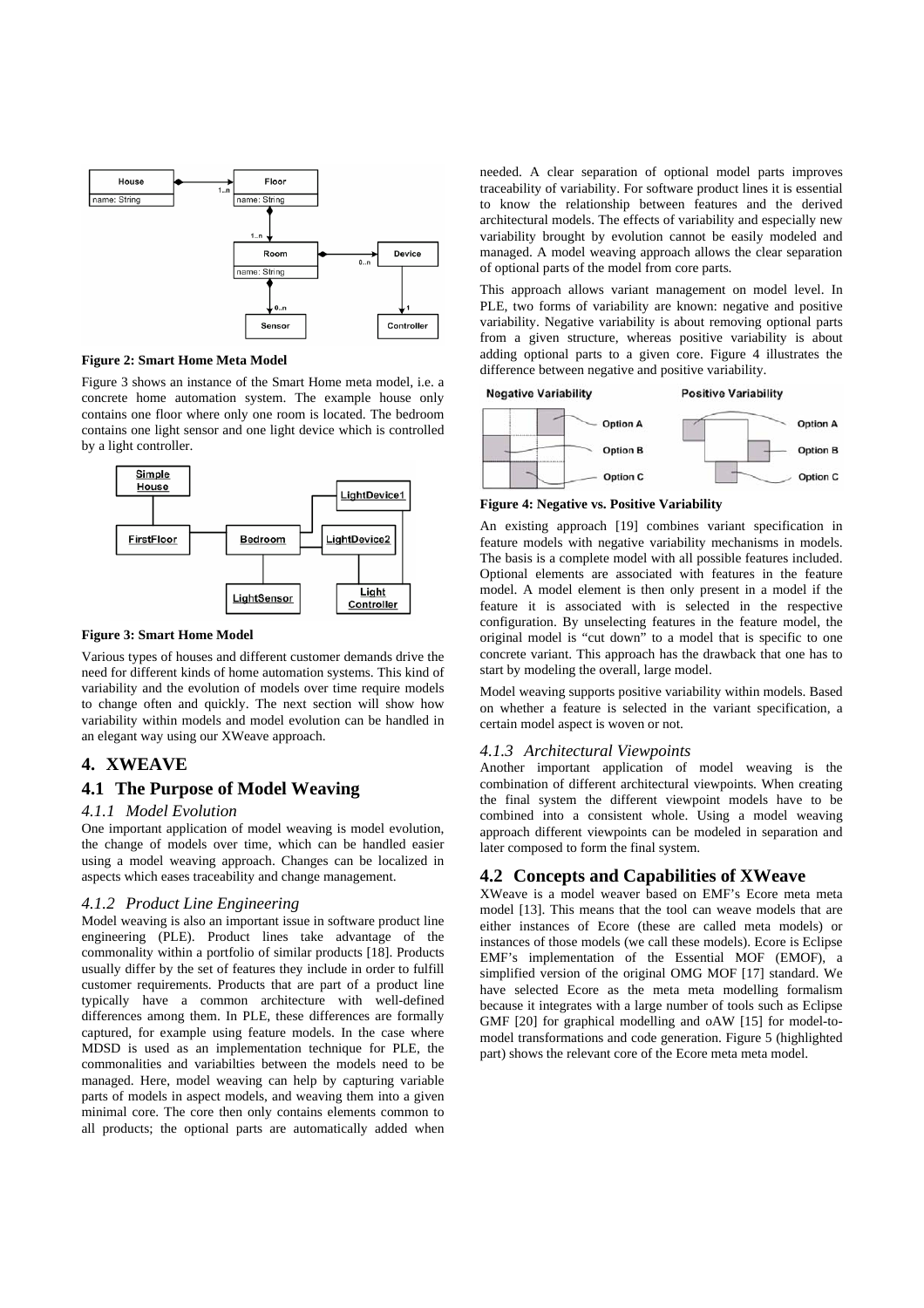

## **Figure 5: The Ecore Meta Meta Model**

XWeave takes a base model as well as one or more aspect models as input and weaves the content of the aspect model into the base model. This is a form of asymmetric AO. There are two ways of specifying pointcuts: name matching and explicit pointcut expressions (note that we will provide examples for both of these mechanisms below):

- Name matching means that if a model element in the aspect model has a corresponding element in the base model (corresponding means that both name and type are equal) the element is woven.
- Pointcuts can be defined with a dedicated expression language. Expressions can select one or more elements of the base model and are defined external to both models. Every expression has a name and can be referenced by this name. The expression language used in XWeave is the oAW expression language [14] which will be introduced in Section 4.2.3. The named expressions (pointcuts) can be used in the aspect model. If an aspect element's name starts with % followed by the name of a defined expression, the expression will be evaluated for this element.

Weaving an element means that all properties of the element including its child elements are woven into the base model.

Using the capabilities of XWeave, both heterogeneous as well as homogeneous aspects can be woven. To illustrate the concepts of XWeave, let's look at the following examples.

#### *4.2.1 A Homogeneous Aspect Model*

Homogeneous aspects apply the same piece of advice to several places [16].

Consider the Smart Home example introduced Section 3. You might want to provide an optional feature *Fire Detection*. This means that, for all the rooms in the house, you have to add a *fire detection sensor* (and many other things we don't discuss here). This example requires a homogeneous aspect model to be woven into the model as the same aspect element (*FireSensor*) is applied to several places (*rooms*). Figure 6 illustrates the resulting model. The base model is grey, the elements added by the aspect are highlighted in black.



**Figure 6: Resulting Model after Homogeneous Weaving** 

Figure 7 shows a graphical representation of the aspect woven into the base model. Note how we use the different line styles to distinguish the various meta classes.



allRooms(House this): floors.rooms;

#### **Figure 7: A Homogeneous Aspect**

The pointcut expression *allRooms* collects all the rooms of all the floors in a given house. As we explained above, all attributes and references of the selected elements are woven, so each of the rooms is supplied with a new *FireSensor*.

This example shows a homogeneous aspect, since the same advice (the *FireSensor*) is woven "into many locations" in the model in the same way. We used a pointcut expression to identify those locations.

#### *4.2.2 A Heterogeneous Aspect Model*

Heterogeneous aspects add different pieces of advice to different places [16]. In this example we show a heterogeneous aspect that uses name matching to identify the target join points. To illustrate XWeave's capability to also work at the meta model level, we show how to vary the meta model. Consider the following scenario: You are the vendor of smart home systems. As part of your product, you also provide a tool to plan (i.e. model) smart home systems. As part of your product line of smart home systems, you have several levels of sophistication: for example, your customers can optionally buy a *Presence Management* feature. This is a feature that tracks who is in which room. In order to support this feature, the meta model needs to be varied as shown in Figure 8.



**Figure 8: Meta Model with Heterogeneous Aspect Woven**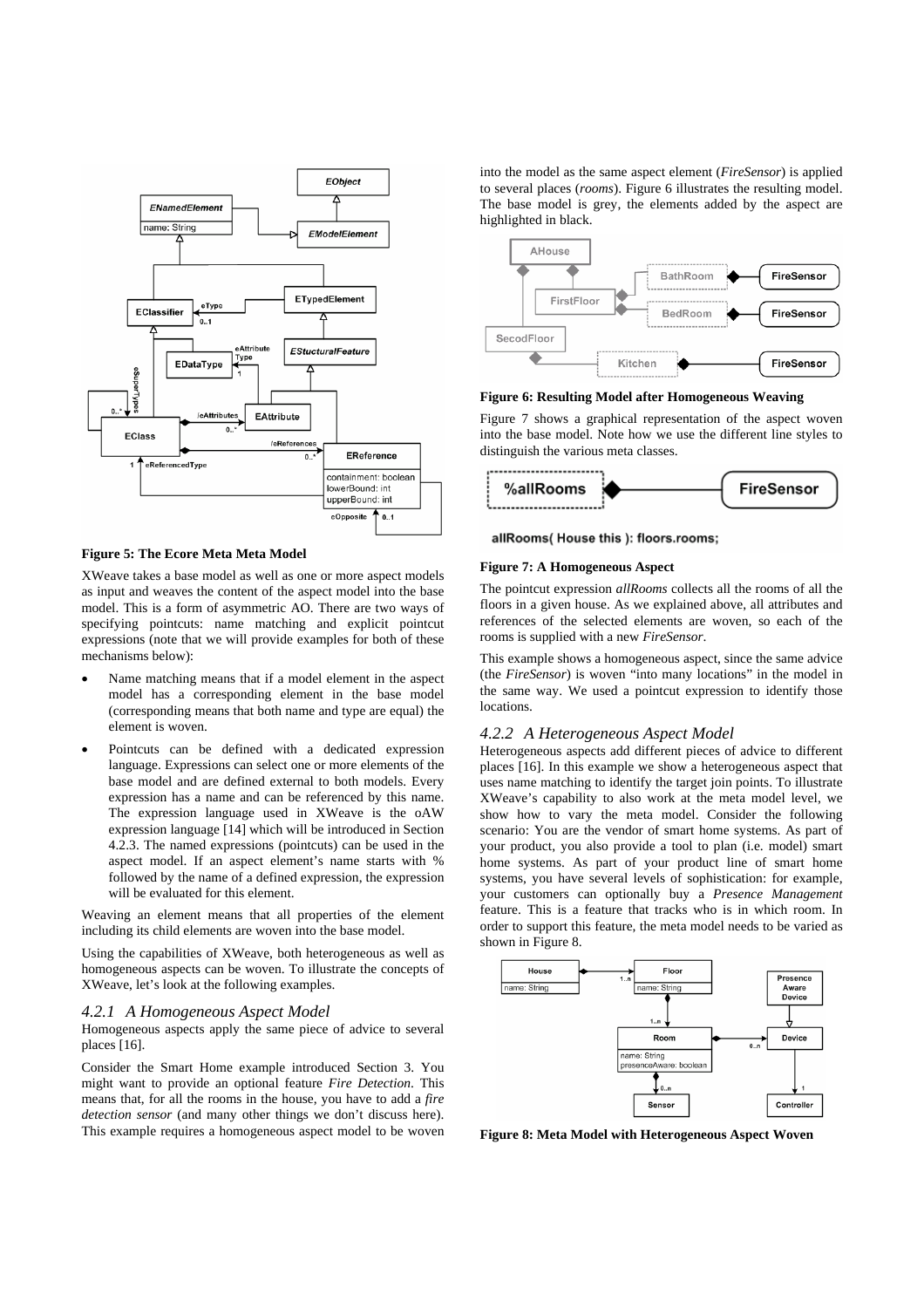The aspect that can be used to effect this variant looks as illustrated in Figure 9.



**Figure 9: A Heterogeneous Aspect** 

Here we weave two additional elements into the meta model at well defined locations – a heterogeneous aspect. We use name matching to identify the join points, hence, no pointcut expression is necessary.

## *4.2.3 The Expression Language*

Like all the other components of the openArchitectureWare toolkit, XWeave also uses the oAW expression language [14]. This language is statically typed and based on OCL [26]. It contains a number of additional features, mainly convenience functions and syntactic sugar. oAW provides a powerful syntax highlighting and code-completing editor for expressions.

Like OCL, the oAW expression language provides the following features (only the features that are relevant for XWeave are listed here):

- Path expressions allow the navigation over several steps (using the familiar dot-notations). This navigation also works for multi-value properties, in which case the expression returns the leaves of the tree created by the expression.
- *Working with collections:* The expression language provides primitives to work with sets: *union, difference, without*, etc. *aCollection.forAll(predicate)* checks whether *predicate* is true for all elements of a collection. a*Collection.exisits(predicate)* checks whether there is at least one element in the collection for which the predicate is true.
- *Selection/Filtering:* A given set of elements can be filtered based on a boolean predicate. *aCollection.select(e| e.someProp == someValue)* picks all elements from *aCollection* whose property *someProp* has the value *someValue*.

## **4.3 Evaluation**

The current state of XWeave supports the purposes of model weaving that we defined in Section 4.1. We are able to weave one or more homogeneous and heterogeneous aspects into a given base model. The join point model is based on the base models' meta model and is thus very generic. Weaving can be based on name equivalence, or using pointcut expressions.

However, the advice is currently limited. We cannot remove change, or override existing base model elements using aspects. XWeave thus currently supports essentially only additive weaving, where additional elements are added to the base model.

For our short term purpose this is sufficient but we will address these limitations in the future.

# **5. RELATED WORK**

## **5.1 AMW**

AMW, the Atlas Model Weaver [21], is a tool created by INRIA as part of the ATLAS Model Management Architecture. It's primary goal is to establish links between models. In the first phase of working with AMW, a number of links are established between two or more models. This process can be manual or semi-automatic. The result is called the weaving model. Based on that model, you can then generate model transformations that merge models.

AMW is similar to XWeave as you can merge or weave models. It is, however, also different in several ways. For example, AMW contains an interactive tool to build the weaving model, whereas XWeave uses name correspondence or pointcut expressions. An important reason for building XWeave is its integration with the rest of the openArchitectureWare tools, e.g. being compatible with oAW's workflow engine and using the oAW expression language.

## **5.2 C-SAW**

The C-SAW project [22] is developed by the University of Alabama at Birmingham. It is a general transformation engine for manipulating models and is a plug-in for GME. C-SAW modifies complex models based on aspect specifications using ECL (a variant of the Object Constraint Language, OCL). The weaver traverses the model and selects a set of elements to which the aspect should be applied – essentially, a procedurally implemented pointcut. The advice then modifies the selected element in some way, for example by adding a precondidition or changing the element structure somehow.

C-SAW has been developed to tackle the challenge of evolving potentially very large models in consistent ways. Instead of applying a set of changes manually, you merely write an aspect that applies the changes to all selected elements in the model.

Comparing it to XWeave reveals that C-SAW doesn't weave models (in the sense of merging them) as XWeave does. Rather, it efficiently applies (crosscutting) changes to a collection of elements in a large model.

## **5.3 Others**

Theme/UML [23][10] is a design modeling language that provides modeling constructs for separating aspects during design. It is suitable for both symmetric as well as asymmetric AO. The separated design models can be composed using defined composition operators. In contrast to XWeave, Theme/UML does not provide any tool support for the automatic composition of models.

Join point designation diagrams (JPDD) [24] provide new means for modeling pointcuts, i.e. the places where crosscutting occurs. UML classifiers are used to represent join points in structural models and UML messages to represent join points in behavioral models. XWeave uses name matching and pointcut expressions to represent join points at modeling level.

## **6. SUMMARY AND FUTURE WORK**

AOSD and MDSD are both emerging new paradigms that improve software development and provide even more benefits when used in combination. One possible way of integrating the